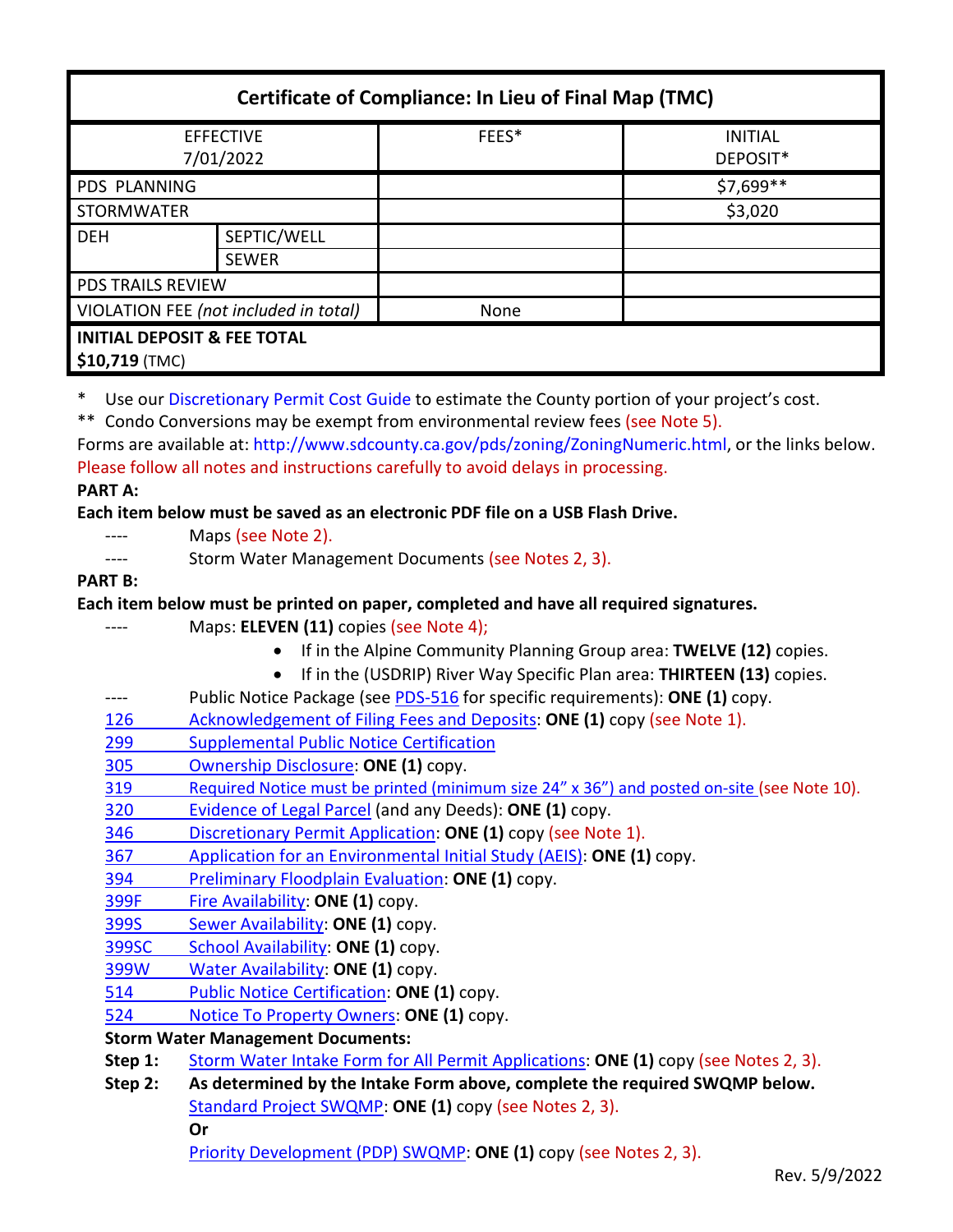# **PART C:**

**All items below are for your information. Please do not bring in these items.**

- 090 [Minimum Plot Plan Information](http://www.sdcounty.ca.gov/pds/docs/pds090.pdf)
- [209 Defense and Indemnification Agreement FAQs](http://www.sdcounty.ca.gov/pds/zoning/formfields/PDS-PLN-209.pdf)
- 248 [Rules and Regulations Governing Certificate of Compliance](http://www.sdcounty.ca.gov/pds/zoning/formfields/PDS-PLN-248.pdf)
- [298 Supplemental Public Notice Procedure](http://www.sdcounty.ca.gov/pds/zoning/formfields/PDS-PLN-298.pdf)
- 312 [Condo Conversion Applicant's Guide](http://www.sdcounty.ca.gov/pds/zoning/formfields/PDS-PLN-312.pdf) (If Applicable)
- 372 [Tentative Map Applicant's Guide](http://www.sdcounty.ca.gov/pds/zoning/formfields/PDS-PLN-372.pdf)
- [374 Resource Protection Study](http://www.sdcounty.ca.gov/pds/zoning/formfields/PDS-PLN-374.pdf)
- [515 Public Notice Procedure](http://www.sdcounty.ca.gov/pds/zoning/formfields/PDS-PLN-515.pdf)
- [516 Public Notice Applicant's Guide](http://www.sdcounty.ca.gov/pds/zoning/formfields/PDS-PLN-516.pdf)
- [906 Signature Requirements](http://www.sdcounty.ca.gov/pds/zoning/formfields/PDS-PLN-906.pdf)  [Policy G-3: Determination of Legal Parcel](http://www.sdcounty.ca.gov/pds/zoning/formfields/POLICY-G-3.pdf) [Policy I-73: Hillside Development Policy](http://www.sdcounty.ca.gov/cob/docs/policy/I-73.pdf) [Policy S-1: Slopes/Density Analysis](http://www.sdcounty.ca.gov/pds/zoning/formfields/POLICY-S-1.pdf)

### **NOTES:**

## 1. **IMPORTANT:**

A Registered Property Owner **MUST SUBMIT** a **Signed Letter of Authorization** for an Agent if; An Authorized Agent signs the PDS-346 form and is not the registered owner of the parcel.

- Or, the parcel is owned by two or more registered owners.
- Or, not all of the registered owners are signing the PDS-346 form.
- Or, the Authorized Agent is not the Financially Responsible Party.
- Or, the parcel is owned by a Corporation.

## **ADDITIONALLY:**

Financially Responsible Party **MUST SIGN** form PDS-126.

Financially Responsible Party **INFORMATION MUST MATCH EXACTLY** on form PDS-126 Authorized Agent **may sign** form PDS-346 **ONLY IF ATTACHED** to a **Signed Letter of Authorization.** 

- 2. Save each complete Study, Report, Plot Plan, Map, etc., as an electronic PDF file onto ONE (1) USB Flash Drive. Provide only ONE (1) USB Flash Drive. Submit only the requested files. Files CANNOT have any security restrictions or passwords. Please name each PDF file on the USB Flash Drive based on the "Title or Type" of document being submitted (examples: Plot Plan, Resource Protection Study, Grading Plan). Please note: the USB Flash Drive will not be returned.
- 3. The Storm Water Intake Form determines whether a project requires a Standard SWQMP or Priority Development Project (PDP) SWQMP. These forms and documents must be submitted on paper and as PDF files on the USB Flash Drive and have all required signatures.
- 4. Maps/Plans are to be stapled together in sets and folded to 8½" x 11" with the lower right-hand corner exposed.
- 5. Refer to Section 81.616.1 of the Subdivision Ordinance for the application of this on a one-lot condo project. For Condominium Conversion projects on a single lot see Section 81.110 of the Subdivision Ordinance. Condominium Conversions may be environmentally exempt under CEQA Article 19, Section 15301k.
- 6. Give Applicant PDS-319 Notice of Application.
- 7. Application Case Type is a TMC number.